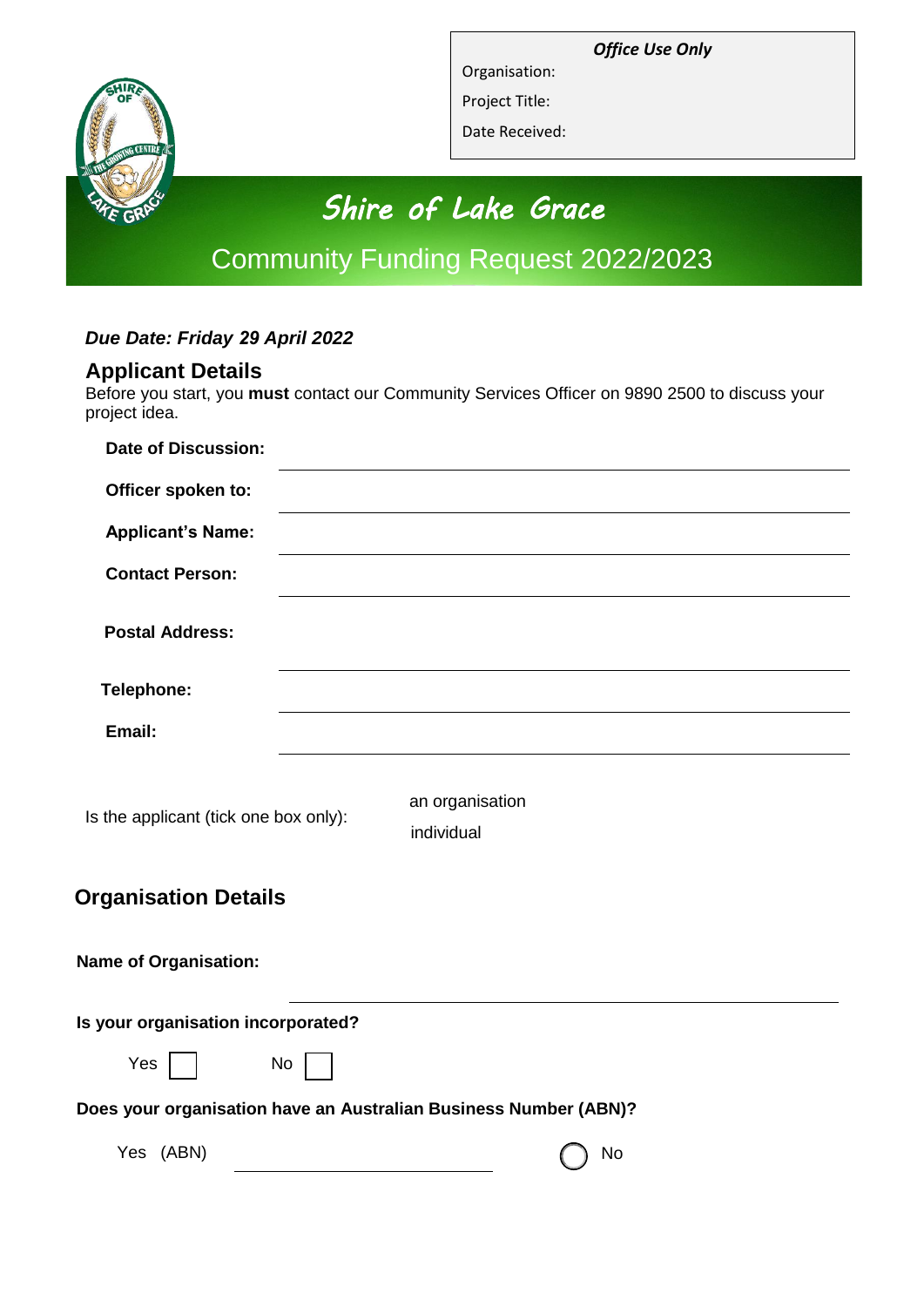**Is your organisation registered for GST?**

 $Yes \bigcap$  No

## **Project Name**

#### **Project Summary:**

(No more than 50 words. The information supplied here will be used by the Shire to describe the project to the public where applicable)

**Project Start Date:**

**Project End Date:**

**What is the location where your project will take place?**

**Which of the Shire Community Strategic Plan objectives does your project address**  (Applicants may select multiple priorities? See guidelines for further detail on priorities)

| Economic      | Social     |  |
|---------------|------------|--|
| Environmental | Leadership |  |

#### **Project Partners**:

(list the organisations, groups, and/or stakeholders involved in delivering your project, and describe their input)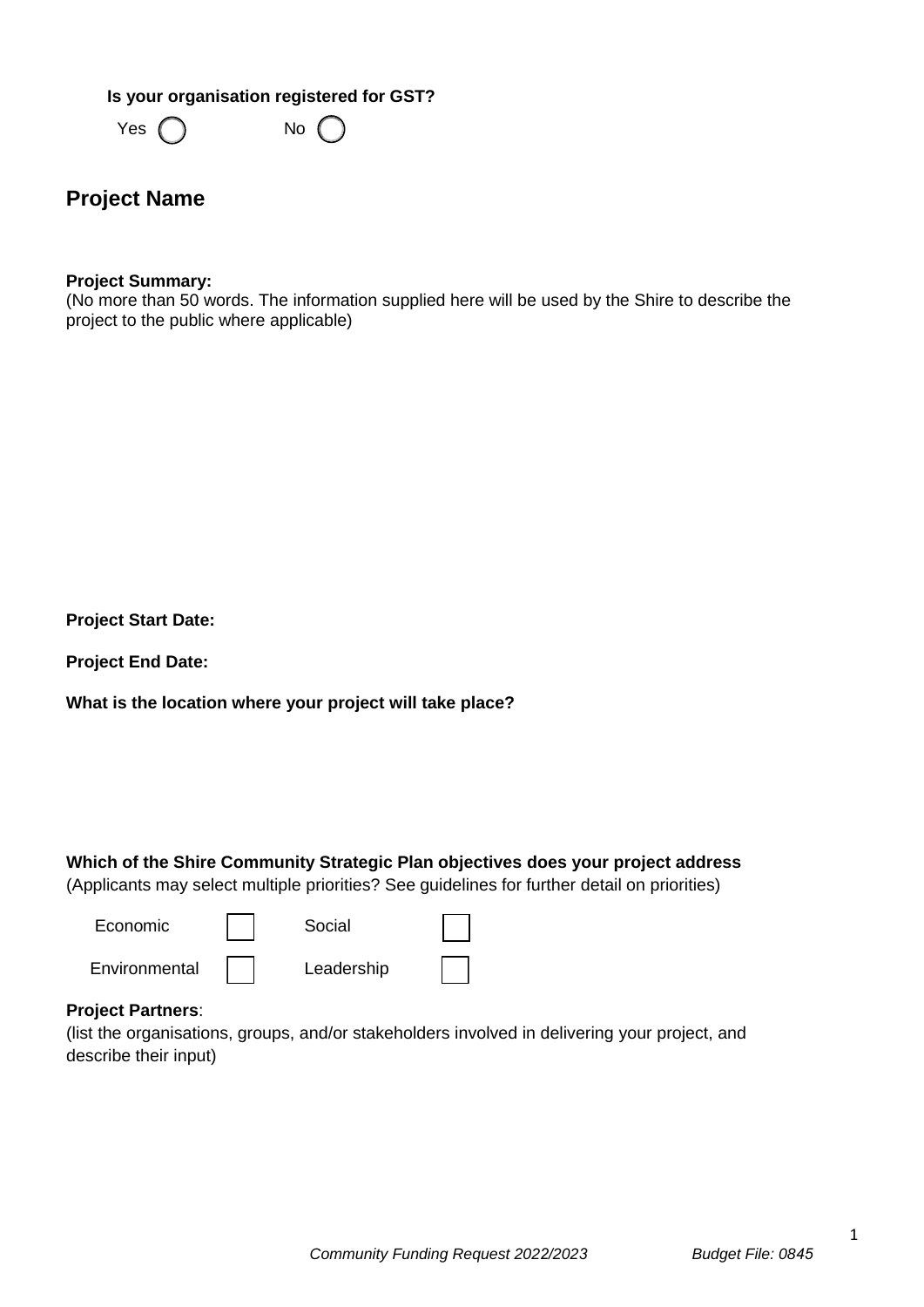#### *Please describe your project in detail and attach to your application*.

If you need more space, you can attach no more than single A4 page (single sided, Arial 11-point font, single spaced). Refer to page 4 of the Community Funding Request Guidelines for the assessment process.

#### **What does your project aim to achieve?**

**How are you going to achieve this?**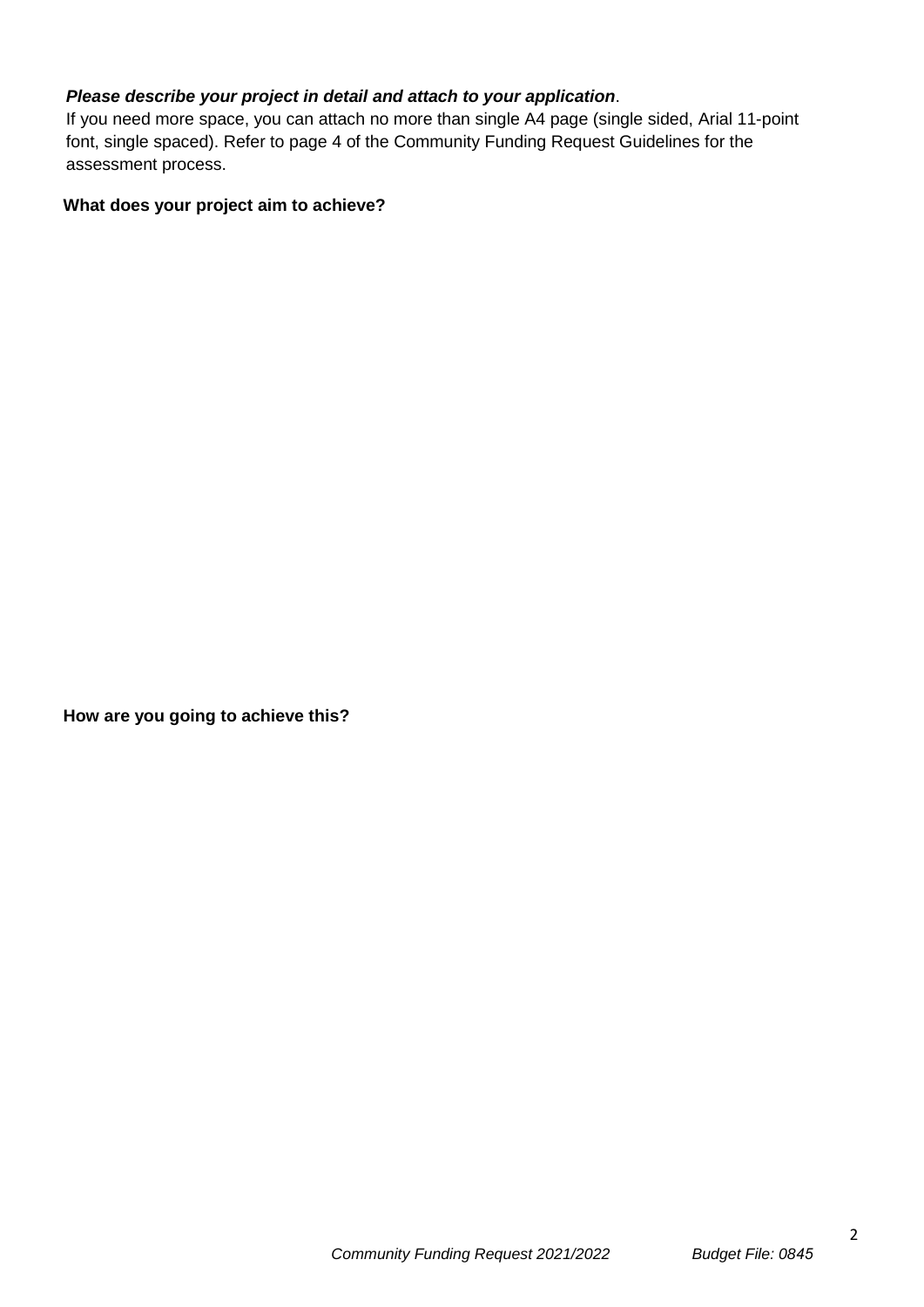**Outline how the project addresses a genuine community need.**

**Outline how you have involved community members** (target and/or wider community members) in the design, implementation and delivery of the project.

#### **How will you determine whether your project was successful?**

#### **Which of the following ways are you able to acknowledge the Shire of Lake Grace's support for the project?**

Please tick applicable option (s)

Acknowledgment of Shire of Lake Grace support in advertising and media publicity

Shire of Lake Grace signage while the project is occurring

Verbal acknowledgment during the project

Formal invitations to Shire of Lake Grace President and/or Councillors to attend project activities, official functions and hospitality opportunities

The President or Councillors to be invited to present the welcome or opening speech at the commencement and/or launch of the project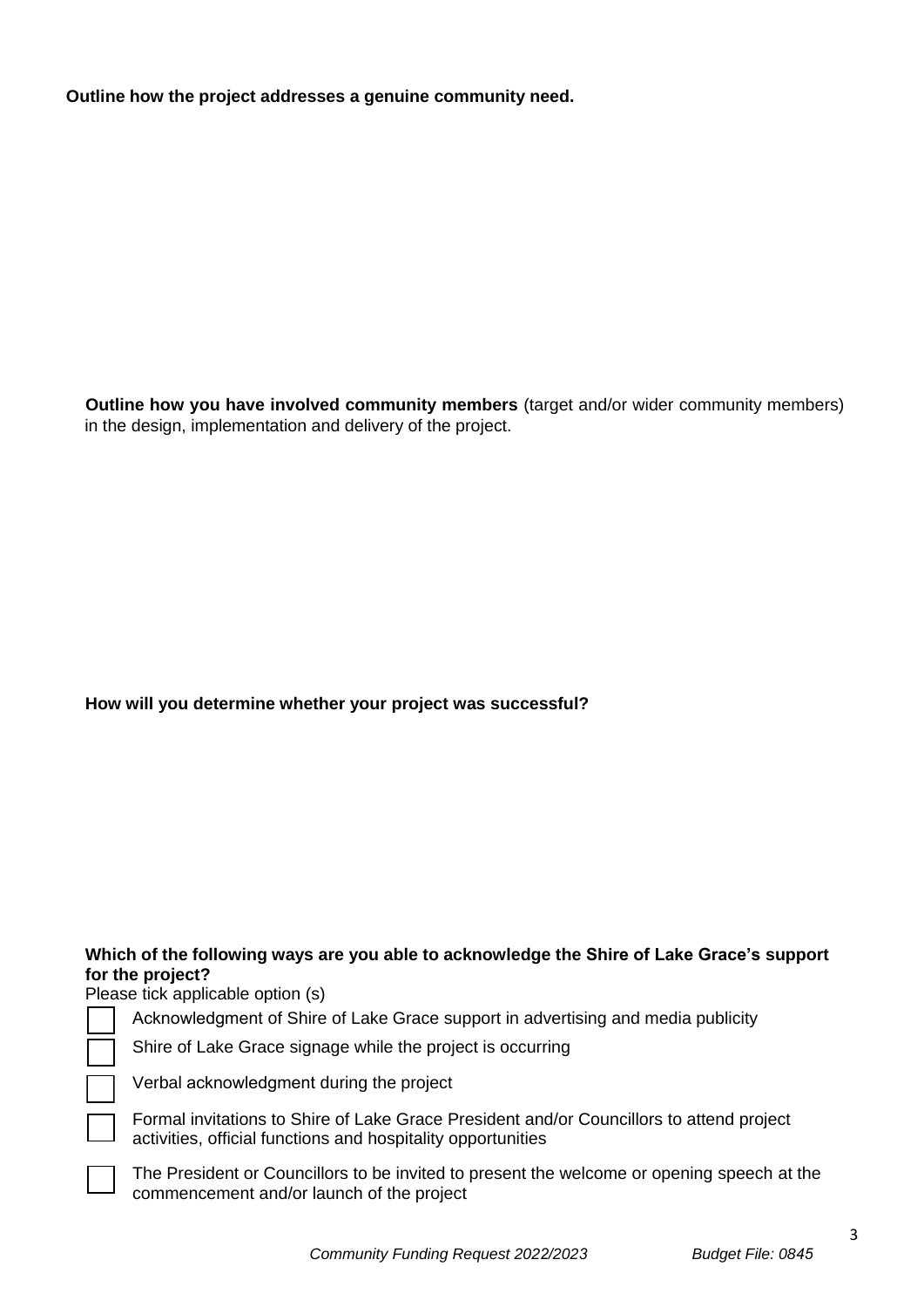#### **How will you make sure your event/project/activity is designed to incorporate disability access and inclusion principles?**

Tick the box(s) with applicable statements about your project's access and inclusion.



People with disability have the same opportunities as other people to access or take part in the project/event/service offered?



People with disability have the same opportunities as other people to access the buildings and other facilities associated with the project/event/service offered?



People with disability receive information about the project/event/service offered in a format that will enable them to access the information as readily as other people are able to access it?



People with disability have the same opportunities as other people to be a volunteer with your organization.

## **Project /Event Budget**

Please outline the total cost of your project.

Include any contribution from your organisation, contributions from other funding bodies, and estimated in-kind contributions. In-kind contributions are goods, services, time, expertise, or other non-cash contributions which assist the development, delivery and/or evaluation of the project.

#### **Amount \$ (excluding GST)**

**Request from Shire of Lake Grace**

**Your \$ contribution**

**Other \$ contributions**

**In kind (estimated value \$)**

#### **Total Project Cost**

**PROJECT COST** Please outline your project's total cost using the table below. Attach written quotes for major budget items

| <b>Item/s Description</b> | <b>Total item</b><br>cost<br>(ex GST) | \$ requested<br>from the<br><b>Shire</b><br>(ex GST) | \$ requested<br>from others<br>(ex GST) | \$ provided by<br>applicant<br>(ex GST) |
|---------------------------|---------------------------------------|------------------------------------------------------|-----------------------------------------|-----------------------------------------|
|                           | \$                                    | \$                                                   | \$                                      | \$                                      |
|                           | \$                                    | \$                                                   | \$                                      | \$                                      |
|                           | \$                                    | \$                                                   | \$                                      | \$                                      |
|                           | \$                                    | \$                                                   | \$                                      | \$                                      |
| <b>Total Costs</b>        | \$                                    | \$                                                   | \$                                      | \$                                      |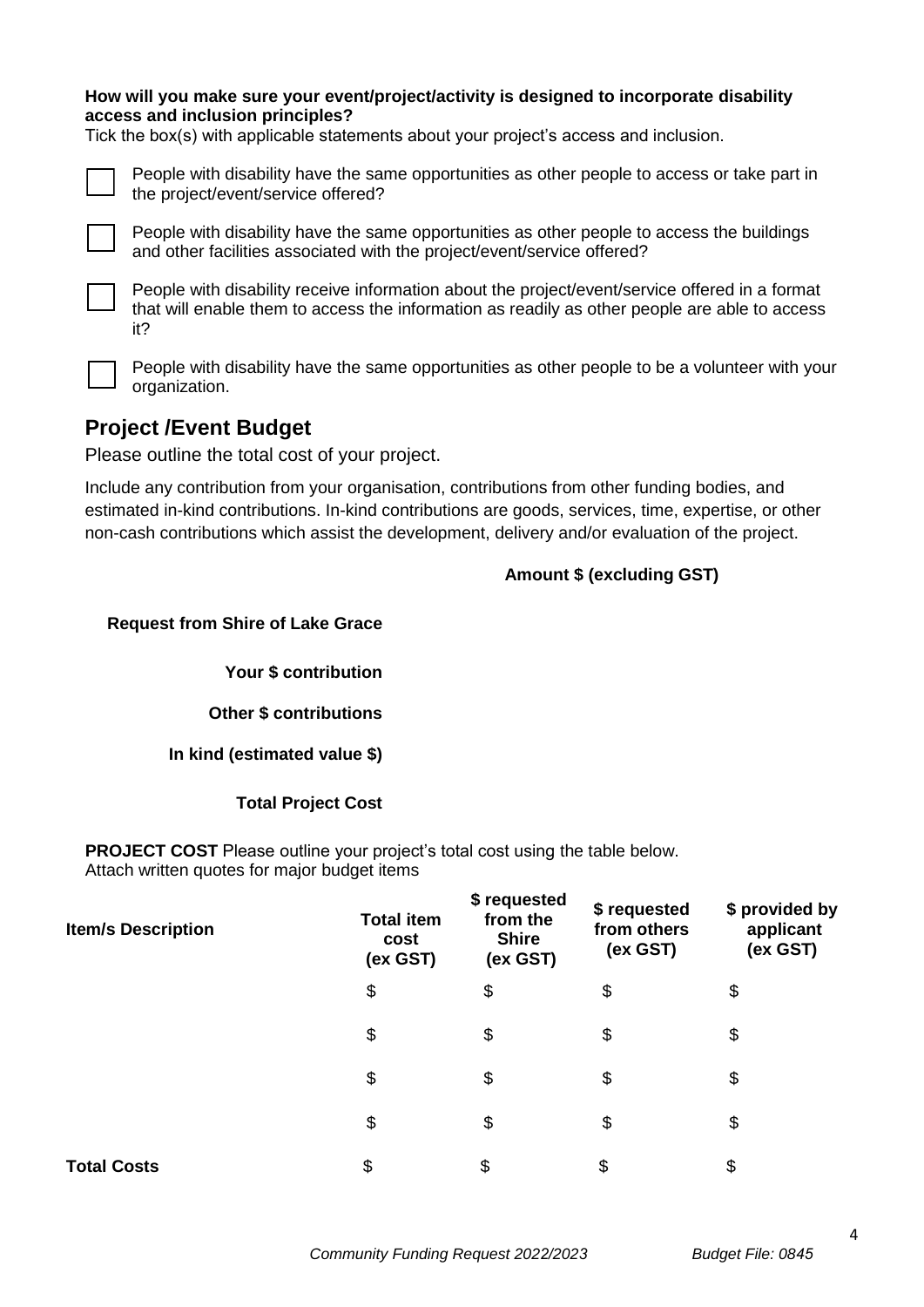#### *Has your organisation received funding from the Shire of Lake Grace in the past five years?*



If yes, please provide details:

| Year | <b>Purpose</b> | <b>Amount</b> |
|------|----------------|---------------|
|      |                | \$            |
|      |                | \$            |
|      |                | S             |

I, the undersigned, certify that I have been authorised to submit this application and that the information contained herein or in the attachments is, to the best of my knowledge, true and correct.

#### **Name:**

#### **Signature:**

**Position:** 

**Date:** 

| <b>Checklist</b>        |                                                                                                                                                 |  |  |  |
|-------------------------|-------------------------------------------------------------------------------------------------------------------------------------------------|--|--|--|
| Please ensure you have: |                                                                                                                                                 |  |  |  |
|                         | Discussed your proposed project with the Community Services Team                                                                                |  |  |  |
|                         | Confirmed you or your organisation meets the eligibility criteria                                                                               |  |  |  |
|                         | I have read and agree to the funding requirements/guidelines, have answered all questions and<br>completed the budget as accurately as possible |  |  |  |
|                         | I acknowledge that I am authorised to make this application on behalf of the organisation.                                                      |  |  |  |
|                         | Developed a project that aligns with at least one of the funding priorities                                                                     |  |  |  |
|                         | Completed ALL sections of the Application Form (including project detail and budget)                                                            |  |  |  |
|                         | Attached written quotes for major budget items                                                                                                  |  |  |  |
|                         | I acknowledge I may be required to supply further information prior to consideration of this<br>application by the Shire of                     |  |  |  |
|                         | Other attachments (please specify)                                                                                                              |  |  |  |